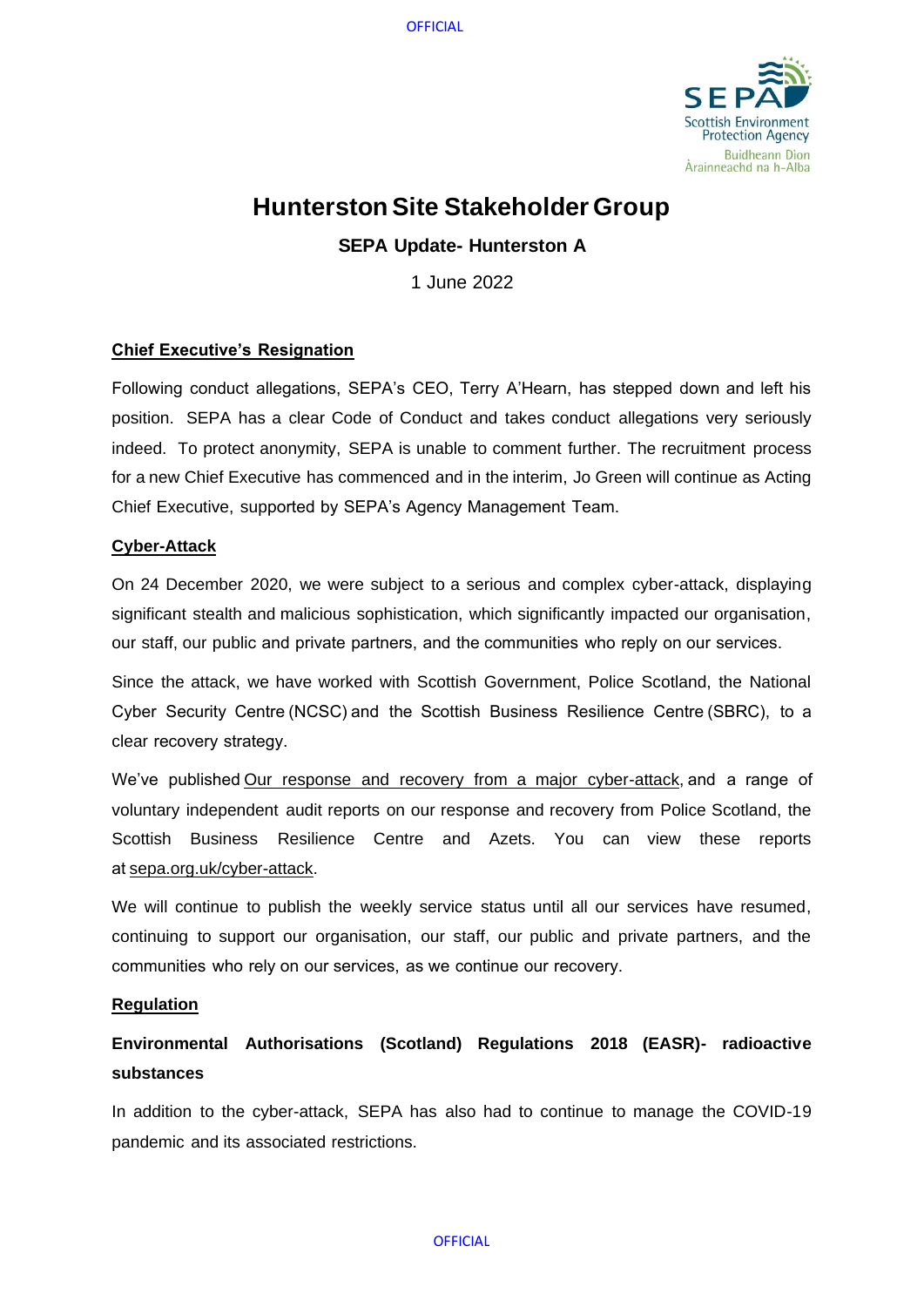

Telephone communication with the site continued throughout the period since the last SSG in March, including formal monthly staying in touch telephone calls. Routine teleconferences with Hunterston A and the corporate Magnox Ltd team on strategic issues have also continued as before.

Site visits continue to be planned in order to ensure compliance with the site permit.

An inspection was undertaken just before the last SSG. On 1<sup>st</sup> March 2022 SEPA carried out an inspection to look at the maintenance schedules of any safety/ environment equipment and how the site ensures that the equipment is fit for use when they have not been used for a prolonged period due to the nature and frequency of potential discharges from the site. This was a joint inspection with ONR. In addition, SEPA had a meeting during the day to discuss BPM documentation relating to a number of projects. There were no permit non compliances found during the inspection.

# SEPA Investigation  $8<sup>th</sup>$  June

SEPA will attend site on  $8<sup>th</sup>$  June to undertake the initial fact finding stage of an investigation into potential non compliances with the site permit relating to a hole which was discovered in the Solid Active Waste Bunkers Retrieval Facility gaseous discharge stack. (see environmental events section below).

#### SAWBR Optioneering

In December 2020, Hunterston A wrote to SEPA advising of the Magnox decision to withdraw an extant application to vary the site permit until such a time as the variation could be further underpinned. This allowed further work to be undertaken to support optimisation, characterisation and the treatment of the SAWB waste.

SEPA received an optioneering report from Magnox on  $28<sup>th</sup>$  March 2022 entitled Review of Options for Managing Waste from The Hunterston A Solid Active Waste Bunkers Given its Status at May 2021 WD/REP/0032/21.

Having initially reviewed the information sent, SEPA considers it needs to undertake a review of the underpinning characterisation work and whether this is sufficient to underpin the optioneering decisions, with particular regard to demonstrating optimisation of the long-term management of the waste and consistency with the Scottish Government's HAW policy for storage and disposal.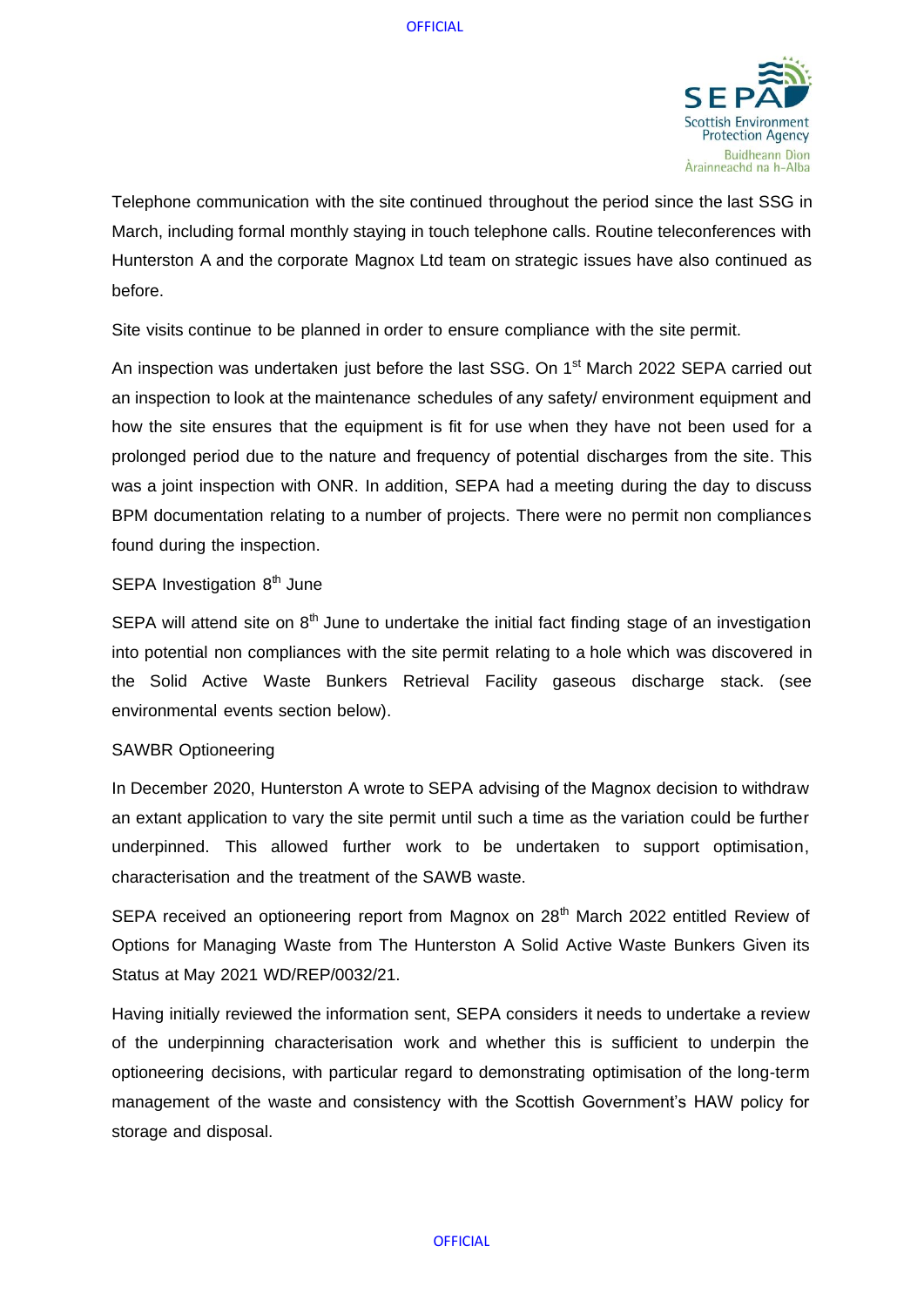

SEPA has taken the decision to procure a specialist contractor to review the model and associated work undertaken by Magnox with regards to the characterisation of the SAWB waste.

#### **Other**

Magnox provided SEPA with a programme for the coming year for the HNA site with regards to potential variations to the site permit and associated environmental documentation. SEPA has requested an updated version with any date changes.

SEPA has requested that Magnox provide a list of extant/ current BPM documentation for the HNA site.

#### **Non-Rad Regulation**

There have been no issues relating to non-rad regulation since the last scheduled SSG meeting.

#### **Environmental Events**

The site notified SEPA on 31<sup>st</sup> March 2022 that contractors carrying out an inspection of the site gaseous discharge stacks on 23<sup>rd</sup> March 2022 discovered a hole in a gaseous ventilation stack on the site. The hole was after the abatement but before the inlet into the stack sampler. The hole was repaired by the contractors when it was discovered. The site undertook an investigation into the discovery and identified a number of actions. SEPA will undertake an investigation into the potential for non-compliances with the Hunterston A site permit.

There were no other reportable incidents, complaints or non-compliance events affecting SEPA's interests at Hunterston A known to have occurred since the last meeting of the SSG at the time of writing this report.

#### **Radioactivity in Food & the Environment (RIFE)**

RIFE is a collaborative report on work carried out by SEPA, the other UK environment agencies, Food Standards Scotland and Food Standards Agency on the radiological monitoring of food and the environment. The RIFE reports aim to provide an in-depth assessment of radioactivity in food and the environment in the UK and the public's exposure to radiation, including in the vicinity of Hunterston B. The RIFE report incorporates the results from the analysis of a wide range of samples and key information on local habits to demonstrate both that food remains safe and that the public's exposure to ionising radiation is within legal limits.